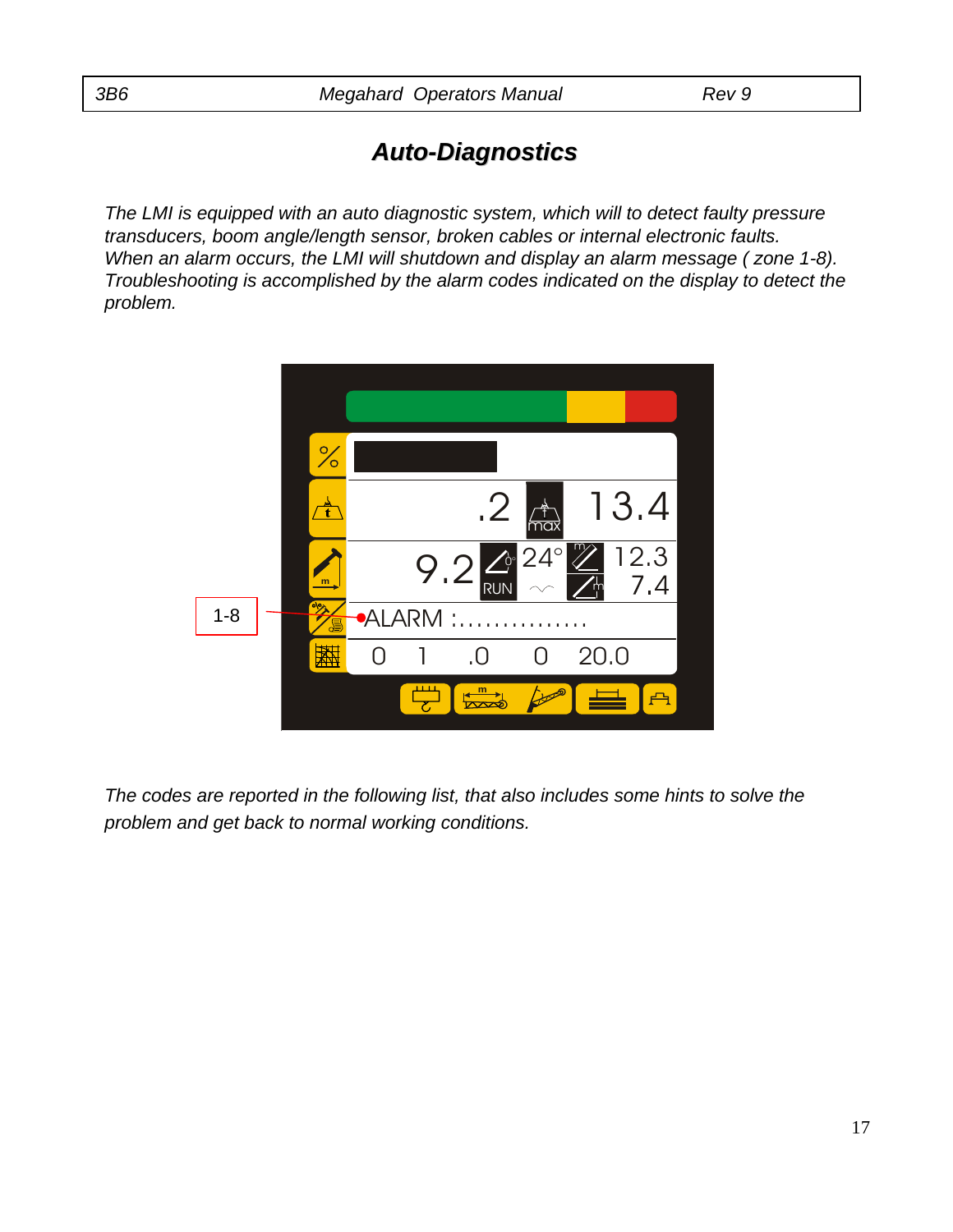### *AUTO DIAGNOSTIC AUTO DIAGNOSTIC System internal monitoring Geometric data and load data*

*These readings indicate the internal status. Starting from the main working data page press and release the Green pushbutton (2) two to enter the diagnostics pages. The display will indicate the control page, giving geometric data and main cylinder differential pressure summary.*

*The displayed parameters are as follows:*

- *P : Main cylinder differential pressure in Bars of pressure;*
- *W : Applied load in kilos x1000;*
- *M : Rated load in current program in kilos x 1000*
- *A : Actual angle in Degrees;*
- *L : Actual boom length in meters;*
- *R : Radius from center of rotation in meters*

| $\cdot$ 2                |                     | 13.4                         |
|--------------------------|---------------------|------------------------------|
| 9.2                      | $\overline{\gamma}$ | 12.3<br>7.4<br>ψ             |
| 0<br>0<br>W 0.2<br>L12.3 | 0                   | 0                            |
| 屶<br>$\frac{m}{2}$       |                     |                              |
|                          | ☀                   |                              |
|                          |                     | 4                            |
|                          | $\overline{2}$      | $24^\circ$<br>M13.4<br>R 9.2 |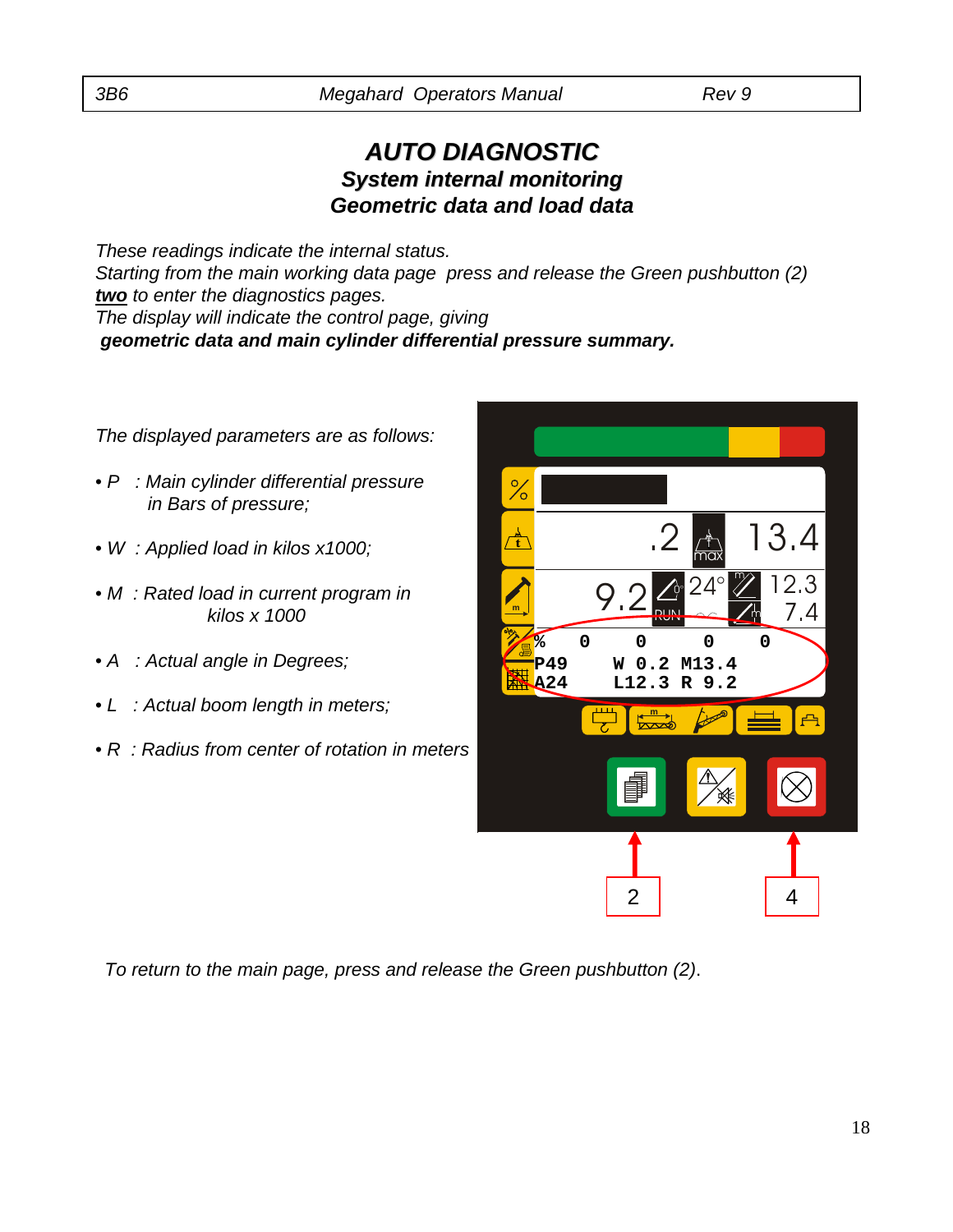#### *AUTO DIAGNOSTIC AUTO DIAGNOSTIC System internal working conditions monitoring Hydraulic pressure data*

*Press and release the Red pushbutton (4) the display indicates the individual hydraulic pressures summary :*

*The displayed parameters are as follows:*

- *P : Main cylinder differential pressure in Bars of pressure;*
- *PL : Main cylinder piston side pressure in Bars of pressure;*
- *PH : Main cylinder rod side pressure in Bars of pressure;*
- *A : Actual angle in Degrees;*
- *L : Actual boom length in Meters;*
- *W : Lifted load weight in kilos x 1000*;

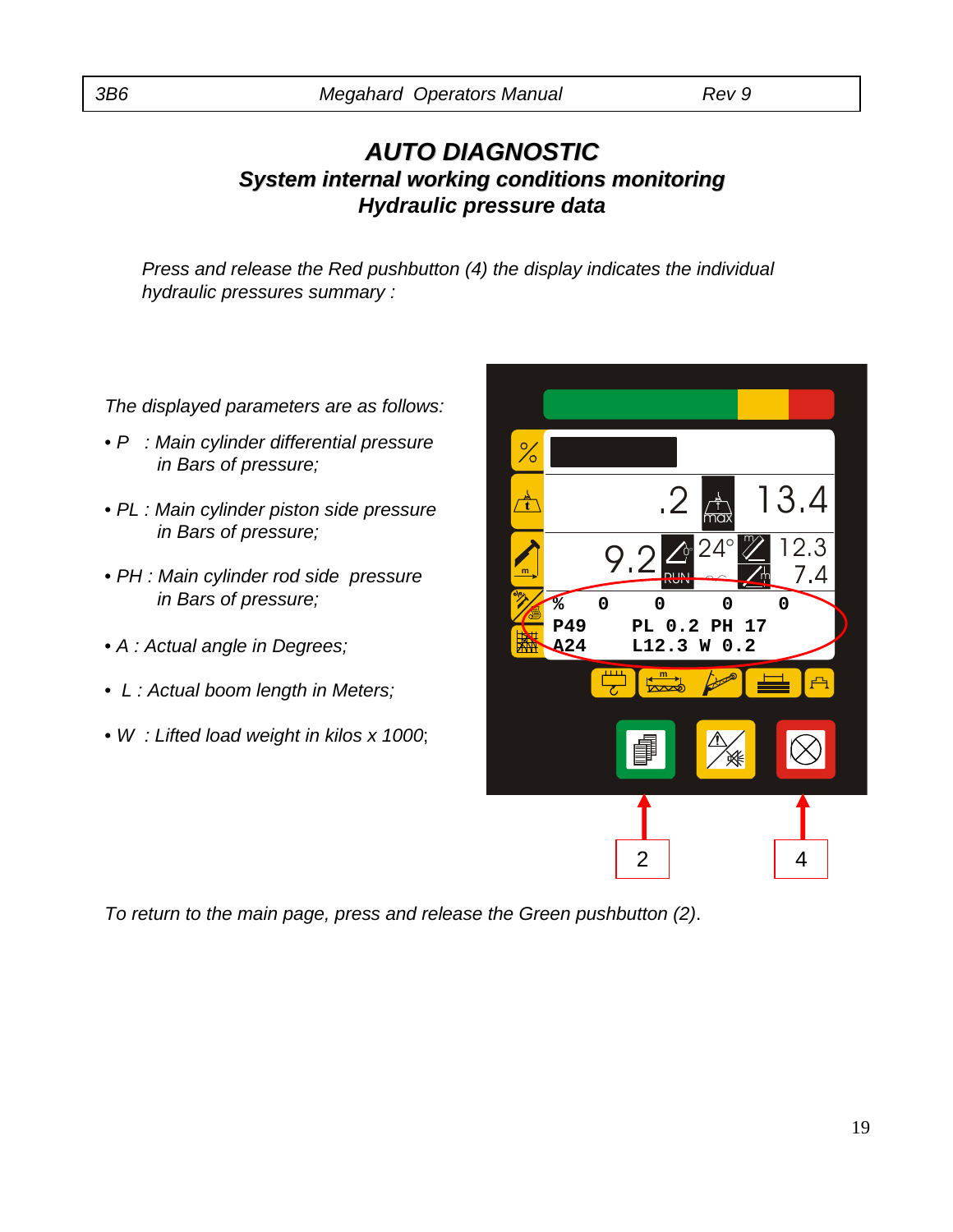#### *AUTO DIAGNOSTIC AUTO DIAGNOSTIC System internal monitoring Sensor Digital Signals*

*Press and release the RED pushbutton (4) the display will indicate the first page indicating the pressure transducers and length/angle sensors digital signals and tension corresponding to the actual measurements***.**

*The displayed parameters are as follows:*

*0 xxx : Main cylinder piston side pressure value in Bits; between 0 and 4092 (\*)*

*V = xxx v : Tension value.*

- *1 xxx : Main cylinder rod side pressure value in Bits; between 0 and 4092 (\*)*
- *V = xxx v : Tension value.*
- *(\*) = Due to 12 bits A/D Converter*

*Press and release the RED pushbutton (4) the display will indicate the first page indicating the pressure transducers and length/angle sensors digital signals and tension corresponding to the actual measurements***.**

**m**

*The displayed parameters are as follows:*

- *2 xxx : Angle value in Bits; between 0 and 4092 (\*)*
- *V = xxx v : Tension value.*
- *3 xxx : Boom Length value in Bits; between 0 and 4092 (\*)*
- *V = xxx v : Tension value.*
- *(\*) = Due to 12 bits A/D Converter*

*To return to the main page, press and release the Green pushbutton (2)*. 20





**m**

RUN

**% 0 0 0 0 2 XXX V = XXX V 3 XXX V = XXX V**

 $9.2$ 

max

t

 $24^{\circ}$  2.3

m

.2 13.4

7.4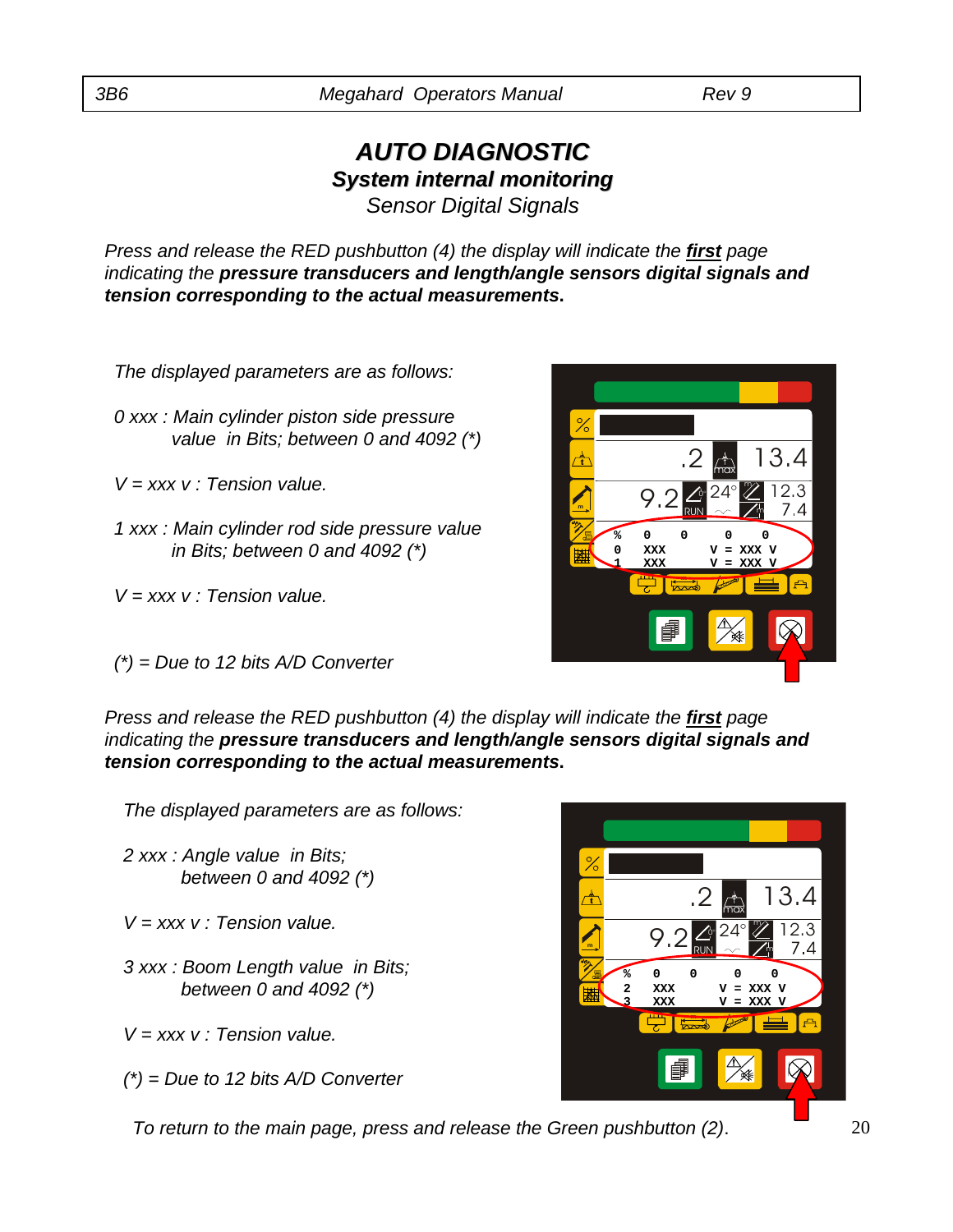### *AUTO DIAGNOSTIC AUTO DIAGNOSTIC System internal monitoring Sensors Digital Signals*

*Press and release the RED pushbutton (4) the display will indicate the next page indicating digital signals corresponding to the measurements of the other analog inputs:*

*The displayed parameters are as follows:*

- *4 xxx : not used;*
- *V = xxx v : Tension value.*
- *5 xxx : not used;*
- *V = xxx v : Tension value.*



*Press and release the RED pushbutton (4) the display will indicate the next page indicating digital signals corresponding to the measurements of the other analog inputs:*

*The displayed parameters are as follows:*

- *6 xxx : not used;*
- *V = xxx v : Tension value.*
- *7 xxx : not used;*

*V = xxx v : Tension value.*

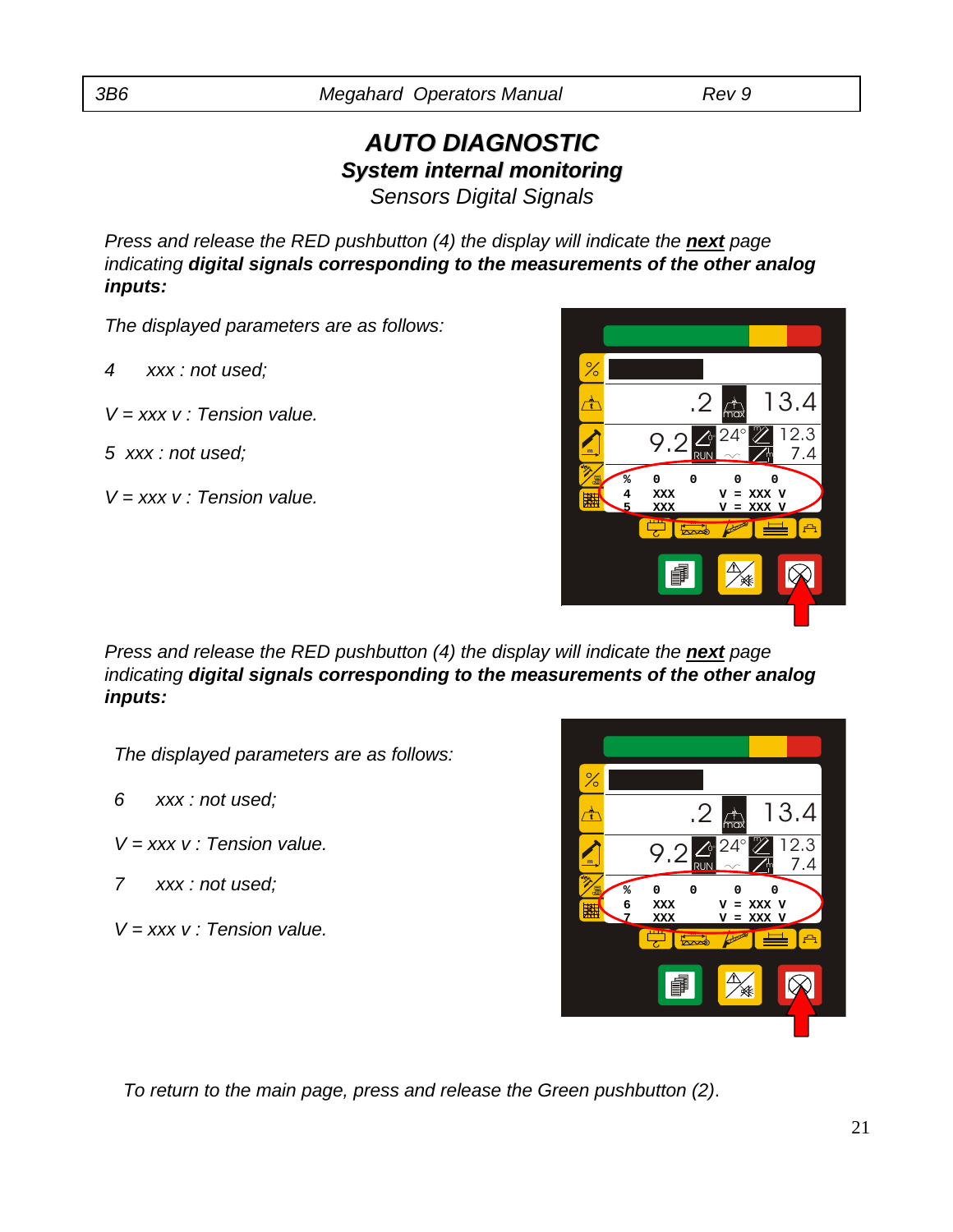## *AUTO DIAGNOSTIC AUTO DIAGNOSTIC System internal monitoring*

*Status of Digital Inputs from external components*

*Press and release the RED pushbutton (4), the display indicates the summary of the ON/OFF selections given by external micro-switches:*



#### *Digital Inputs (I)*

*The upper row indicates the Input number, while the lower row indicates its status. The symbol "\*" means active Input, the symbol "-" means non active Input .*

- *0 : Anti two block switch*
- *1 : Rope end winch 1*
- *2 : Rope end winch 2*
- *3 : Max cylinder position*
- *4 : Basket*
- *5 : Axle blocked*
- *6 : Front position*
- *7 : Outrigger*
- *8 : Exclusion key*
- *9-N : Not used*